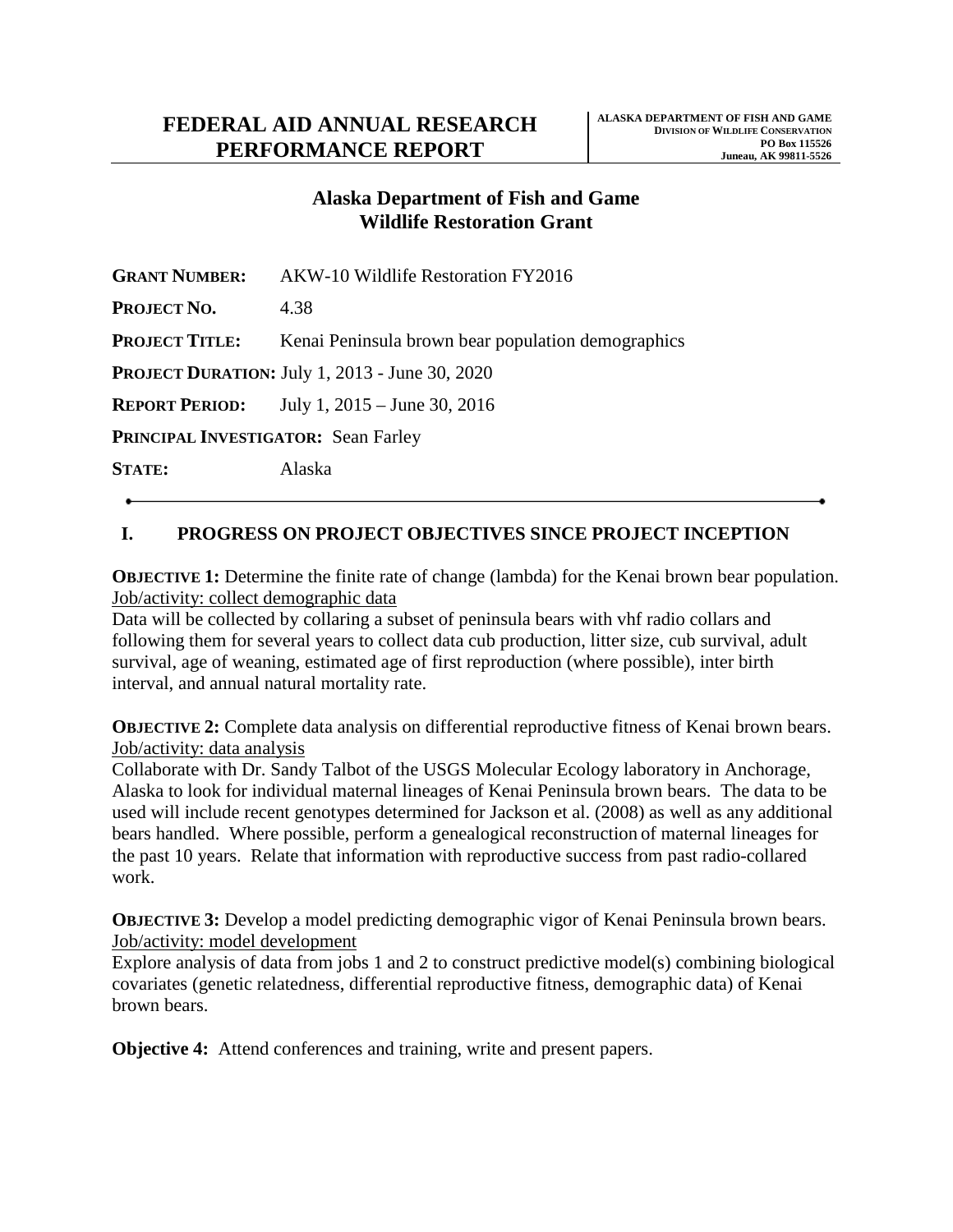## **II. SUMMARY OF WORK COMPLETED ON JOBS IDENTIFIED IN ANNUAL PLAN THIS PERIOD**

#### **OBJECTIVE 1:**

JOB/ACTIVITY \_\_1: There are 43 collars being monitored. Two bears were dropped from monitoring as they have not been located for 4 years. One bear has gone missing in the last 6 months and remains in the database. Figure 1 shows vhf and capture locations for the reporting period.

JOB/ACTIVITY \_2\_: Animal Captures… Fall 2015 4 bears were captured (all adult females). One bear was new to the dataset, one bear had shed its collar in 2013, and 2 bears had old collars replaced. During spring of 2016 we captured 5 bears (all adult females). Two had old collars replaced and three were new to the dataset.

JOB/ACTIVITY \_3\_: Data Analysis….Demographic data are being updated and the 2015- 2016 calculations will be updated later in the fall after monitoring has been completed and animals enter dens for the winter.

#### **OBJECTIVE 2:**

JOB/ACTIVITY: No additional work has been reported on this activity.

#### **OBJECTIVE 3:**

JOB/ACTIVITY: No additional work has been reported on this activity

#### **OBJECTIVE 4:**

JOB/ACTIVITY: Presented at the 2015 Wildlife-human attacks response training held in Whitehorse, Canada. Participated as organizer in the 2016 International Association of Bear Research and Management, held in Anchorage, Alaska. Professional actions included acting as associate editor for Canadian J. Zoology and reviewer for National Science Foundation Ecology-Physiology.

### **III. Publications:**

The following manuscripts were completed, submitted, accepted or provide supporting data under this grant for this period.

- Fortin, J. K., K. D. Rode, G. V. Hilderbrand, J. Wilder, S. Farley, C. Jorgensen, and B. Marcot. (2016). Impacts of human recreation on brown bears (*Ursus arctos*): a review and new management tool. [PLoS One.](http://www.ncbi.nlm.nih.gov/pmc/articles/PMC4701408/) 2016; 11(1): e0141983. Published online 2016 Jan doi: [10.1371/journal.pone.0141983](http://dx.doi.org/10.1371%2Fjournal.pone.0141983)
- Keay, J.A., C. T. Robbins, S.D. Farley, G.V.Hilderbrand, L.G. Adams, and J.L. Belant. (submitted JWM). Population Regulation of Denali Grizzly Bears
- Mashintonio, A. G. Harris, S. Farley, G. Russell (in prep) Using lasso to inform model selection: A case study: Understanding habitat preferences of brown bears in a complex landscape by using lasso to inform model selection.